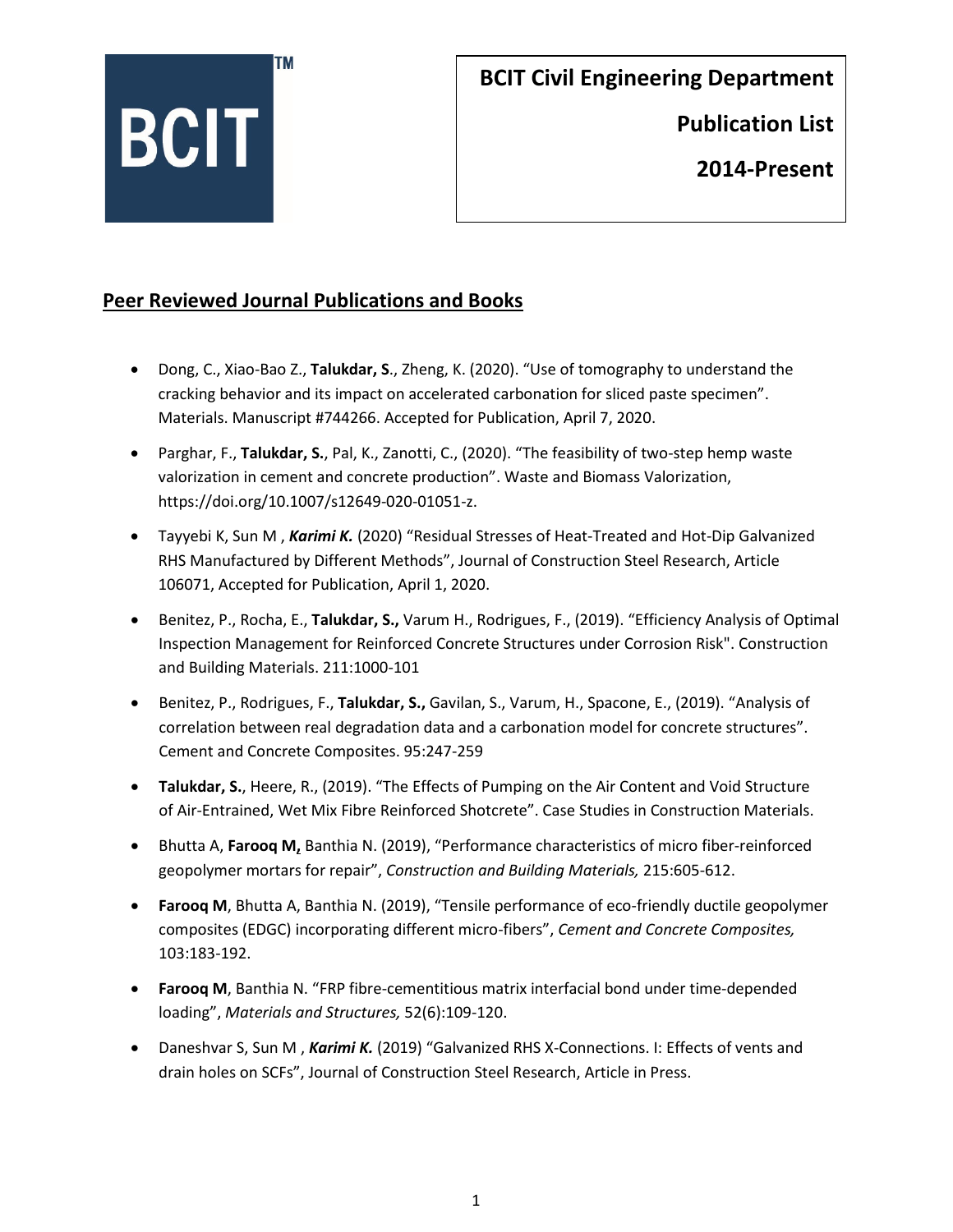

**Publication List** 

- Bhutta A, **Farooq M**, Borges PHR, Banthia N. (2018), "Influence of fiber inclination on bond-slip behavior of different geopolymer composites under dynamic and quasi-static loading", *Cement and Concrete Research*, 107:236-246.
- **Farooq M**, Banthia N. (2018), "An innovative FRP fibre for concrete reinforcement: Production of fibre and micromechanics", *Construction and Building Materials*, 172:406-421.
- Bhutta A, **Farooq M**, Banthia N. (2018), "Matrix hybridization using waste fuel ash and slag in alkali-activated composites and its influence on maturity of fiber-matrix bond", *Journal of Cleaner Production*, 177:857-867.
- **Chan, C.C.V.,** Lari, K., Soulsbury, K., Use of a Biochar and Biosand Filter to Remove Chemical Contaminants from Drinking Water in Rural Communities in Low Income Countries, *Original Paper submitted to the International Journal of Environmental Science and Technology, March 2018.*
- Bhutta A, **Farooq M,** Zanotti C, & Banthia N. (2017), "Pull-out behaviour of different fibres in geopolymer mortars: effect of alkaline solution concentration and curing", *Materials and Structures*, 50(1).
- Bhutta A, Borges PHR, Zanotti C,**Farooq M**, Banthia N. (2017), "Behaviour of geopolymer mortars reinforced with steel and polypropylene fibers", *Cement and Concrete Composites*, 80:31-40.
- Brzev, S., **Pandey, B.**, Maharjan, D. and Ventura, C. (2017) "Seismic Vulnerability Assessment of Low-Rise Reinforced Concrete Buildings Affected by the 2015 Gorkha, Nepal Earthquake". *Earthquake Spectra*: December 2017, Vol. 33, No. S1, pp. S275-S298.
- **Pandey, B.** (2017). "Performance of Schools." *Report on the M7.8 Gorkha, Nepal Earthquake on April 25, 2015 and its Aftershocks*, Canadian Association of Earthquake Engineering (CAEE), ISBN: 978-0- 9685376-2-6, Pp 82-95
- Brzev, S., **Pandey, B**. and Pao, J. (2017). "Urban Housing: Performance of Reinforced Concrete Buildings." *Report on the M7.8 Gorkha, Nepal Earthquake on April 25, 2015 and its Aftershocks*, Canadian Association of Earthquake Engineering (CAEE), ISBN: 978-0-9685376-2-6, Pp 43-62
- Petal, M., Baral, S., Giri, S., Rajbanshi, R., Gajurel, S., Paci-Green, R., **Pandey, B**., Shoaf, K. (2017). Research Report: Causes of Deaths and Injuries in the 2015 Gorkha Earthquake, Save the Children, in cooperation with Health Research and Development Forum with support from: Red Cross Global Disaster Preparedness Center, National Society for Earthquake Technology–Nepal (NSET), Risk RED, and Nepal Risk Reduction Consortium.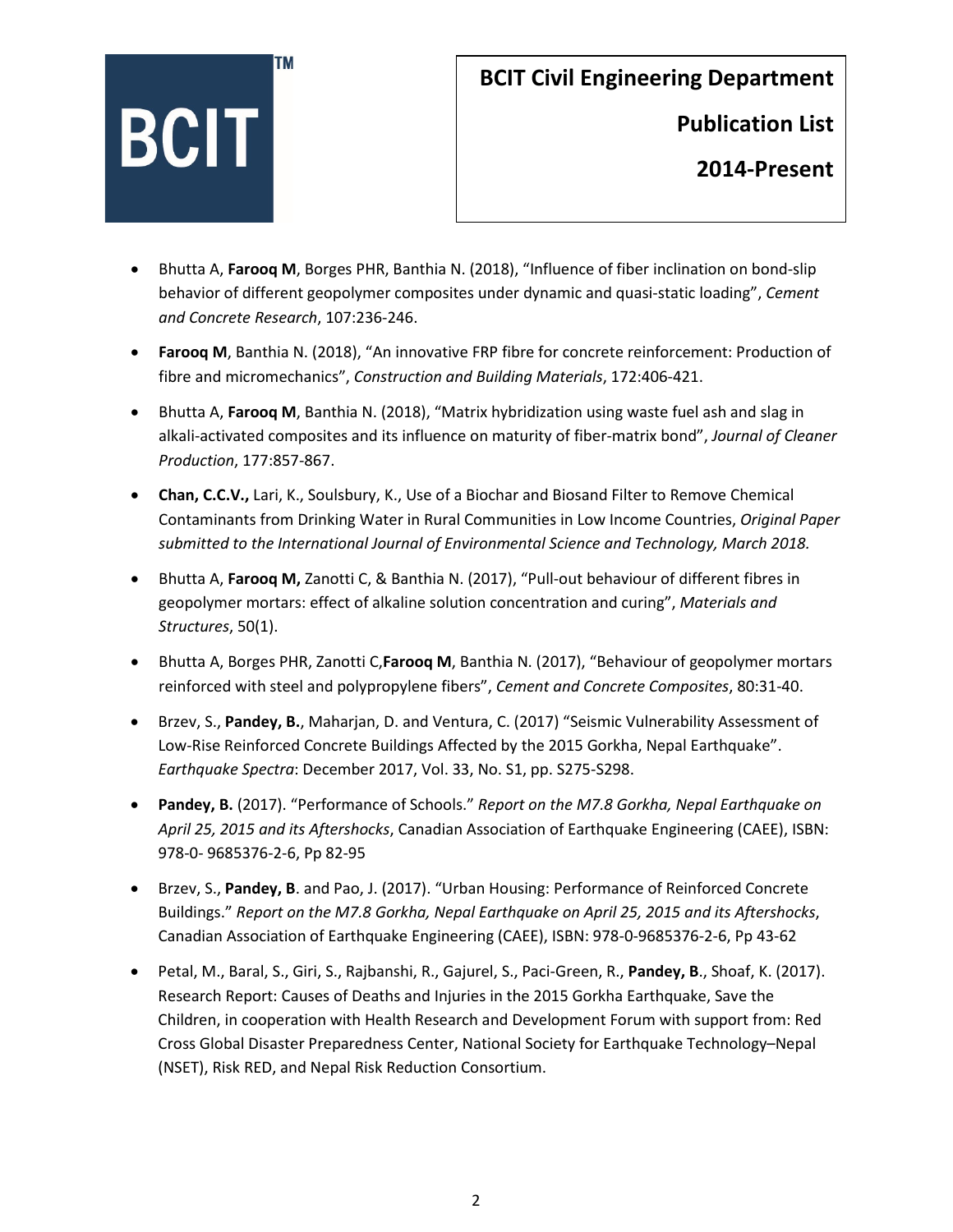

**Publication List** 

- **Pandey, B.**, Brzev, S., Culbert, R. and Schoenfeld, G. (2017). "Illustrated Guidelines for Construction of Stone Masonry Houses in Seismic Regions of Nepal." NRA, BWB-Canada, BCIT, RJC and UNDP-Nepal.
- Paci-Green, R., **Pandey, B.** (2016). "School Construction as Catalysts for Community Change: Evidence from Safer School Construction Projects in Nepal," *International Journal of Mass Emergencies and Disasters*, Nepal Earthquake special issue, 34(3):32-54
- **Talukdar, S.**, Heere, R., Sappakittipakorn, M., McAskill, N., (2016). "Lessons learnt from the shotcrete repair of the Powell River concrete hulks, and their applicability to other marine structures". Innovations in Corrosion and Materials Science. Article ID: ICMS-16-9885.
- **Talukdar, S.**, Banthia, N., (2016). "Carbonation in Concrete Infrastructure in the Context of Global Climate Change: Model Refinement and Representative Concentration Pathway Scenario Evaluation". Journal of Materials in Civil Engineering, 28(4), Article ID: 04015178.
- **Bazargani, P**. and Adebar, P. (2015). "Interstory Drifts from Shear Strains at Base of High-Rise Concrete Shear Walls." ASCE Journal of Struct. Eng., 04015067.
- **Bazargani, P.**, Adebar, P., DeVall, R., and Anderson, D.L. (2015). "Nonlinear Analysis of Shear Wall Foundation Rocking", Proceedings of the 11th Canadian Conference on Earthquake Engineering, Victoria, BC, Canada.
- Jain, S.K., and **Brzev, S.** (2015). Promoting Sustainable and Earthquake-Safe Building Construction Practices in India, Canadian Civil Engineer, Spring 2015, pp. 29-32.
- Jain, S.K., **Brzev, S.**, and Rai, D.C. (2015). Use of Confined Masonry for Improved Seismic Safety of Buildings in India, The Bridge and Structural Engineer, Indian National Group of the International Association for Bridge and Structural Engineering, Vol.45, No.1, pp.28- 38.
- Jain, S.K., **Brzev, S.**, and Rai, D.C. (2015). Use of Confined Masonry for Improved Seismic Safety of Buildings in India, The Bridge and Structural Engineer, Indian National Group of the International Association for Bridge and Structural Engineering, Vol.45, No.1, pp.28- 38.
- Hatzinikolas, M., Korany, Y., and **Brzev, S.** (2015). Masonry Design for Architects and Engineers, Fourth Edition, Canadian Masonry Publications, Edmonton, AB, Canada.
- Perez Gavilan, J.J., **Brzev, S.,** et al. (2015). Análisis de Estructuras de Mampostería, Sociedad Mexicana de Ingenería Estructural, Comité de Mampostería, Mexico (Analysis of Masonry Structures, in Spanish).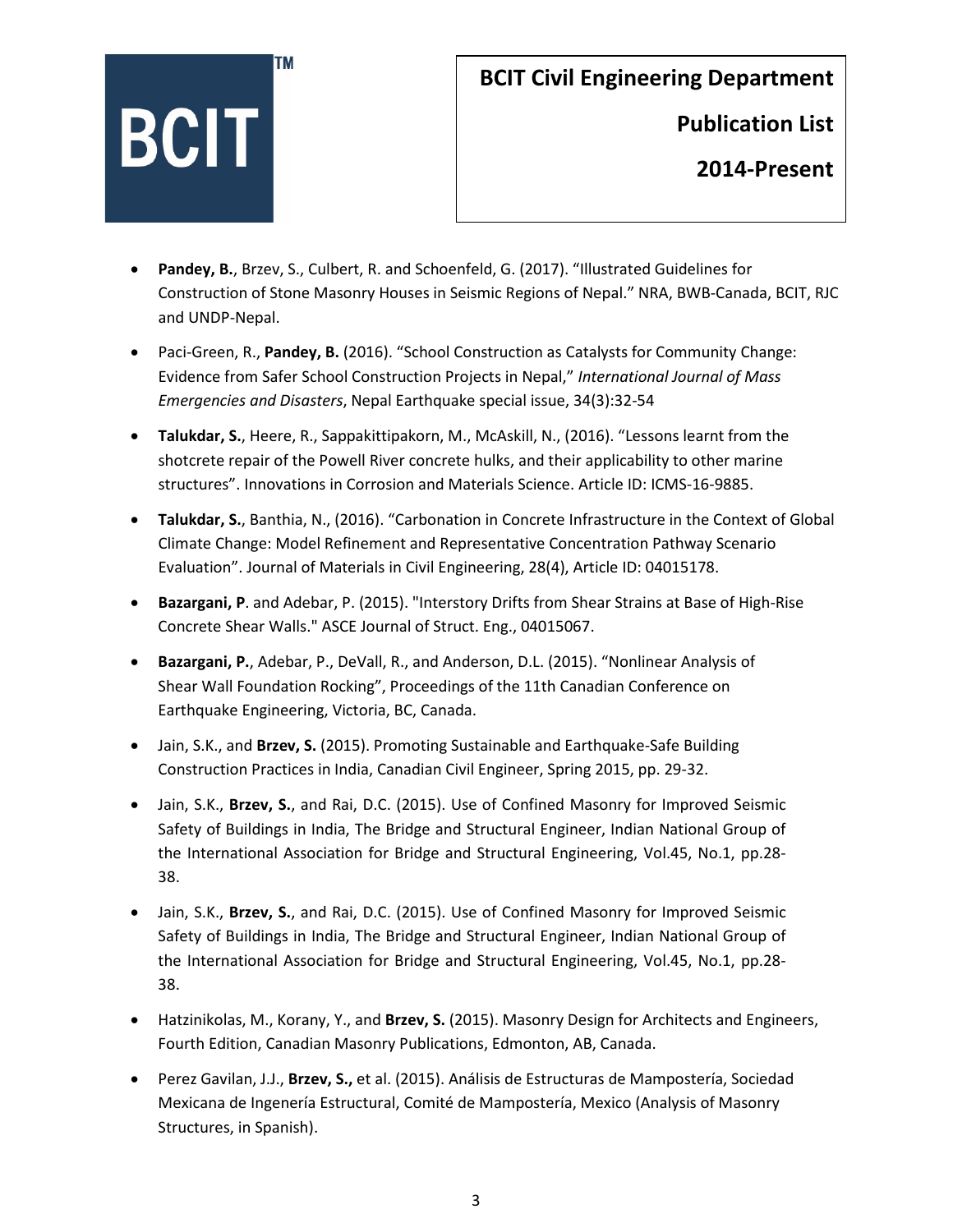

**Publication List** 

- **Chan, C.C.V.,** Neufeld, K., Cusworth, D., Gavrilovic, S., Ngai, T*.* (2015) Investigation of the Effect of Grain Size, Flow Rate and. Diffuser Design on the CAWST Biosand Filter Performance, International Journal for Service Learning in Engineering, 10(1), 1-23.
- Paci-Green, R. and **Pandey, B**. (2015). "Towards Safer School Construction: A Community-based Approach", Save the Children, Global Facility for Disaster Reduction and Recovery, UNESCO, Arup International Development, and Risk RED, Melbourne: Save the Children. Pp 93
- Paci-Green, R., **Pandey, B.** and Friedman, R. (2015). "Safer Schools, Resilient Communities: A comparative Assessment of School Safety after the 2015 Nepal (Gorkha) Earthquake." Risk RED.
- Petal, M., Wisner, B., Kelman, I, Alexander,D., Cardona, O., Benouar, D., Bhatia, S., Bothara, J., Dixit, A., Green, R., Kandel, R., Monk, T., **Pandey, B**, Rodgers, J., Sanducvac, Z. and Shaw, R. ( 2015). School seismic safety – case studies, Encyclopedia of Earthquake Engineering, Article ID 398245, Chapter ID 406. Beer, M., Patelli, E., Koughioumtzoglou, I., Au, I., eds., Springer-Verlag Berlin Heidelberg Publications, DOI 10.1007/978-3-642-36197-5\_406-1.
- Alexander, D. Bhatia, S., Benouar, D., Bothara, J., Cardona, O. Dixit, A., Green, R., Gupta, M., Kandel, R., Kelman, I., Monk, T., **Pandey, B**., Petal, M., Sanduvac, Z., Shaw, R., Wisner, B. (2015). School seismic safety – case studies, Encyclopedia of Earthquake Engineering, Article ID 398245, Chapter ID 406. Beer, M., Patelli, E., Koughioumtzoglou, I., Au, I., eds., Springer-Verlag Berlin Heidelberg Publications, DOI 10.1007/978-3-642- 36197-5\_406-1.
- **Talukdar, S.**, Banthia, N., Grace, J., (2015). "Modelling the effects of structural cracking on carbonation front advance into concrete". International Journal of Structural Engineering, 6(1):73- 87.
- Adebar, P., DeVall, R., **Bazargani, P**., and D.L. Anderson (2014). "Seismic Design of Foundations: The 2015 Canadian Building Code", 10th U.S. National Conference on Earthquake Engineering, Anchorage, Alaska, USA.
- Zanotti, C., **Talukdar, S.**, Banthia, N., (2014). "Chapter 4: A State-of-the-Art on Concrete Repairs and Some Thoughts on Ways to Achieve Durability in Repairs". Infrastructure Corrosion and Durability - a sustainability study. OMICS E-Books.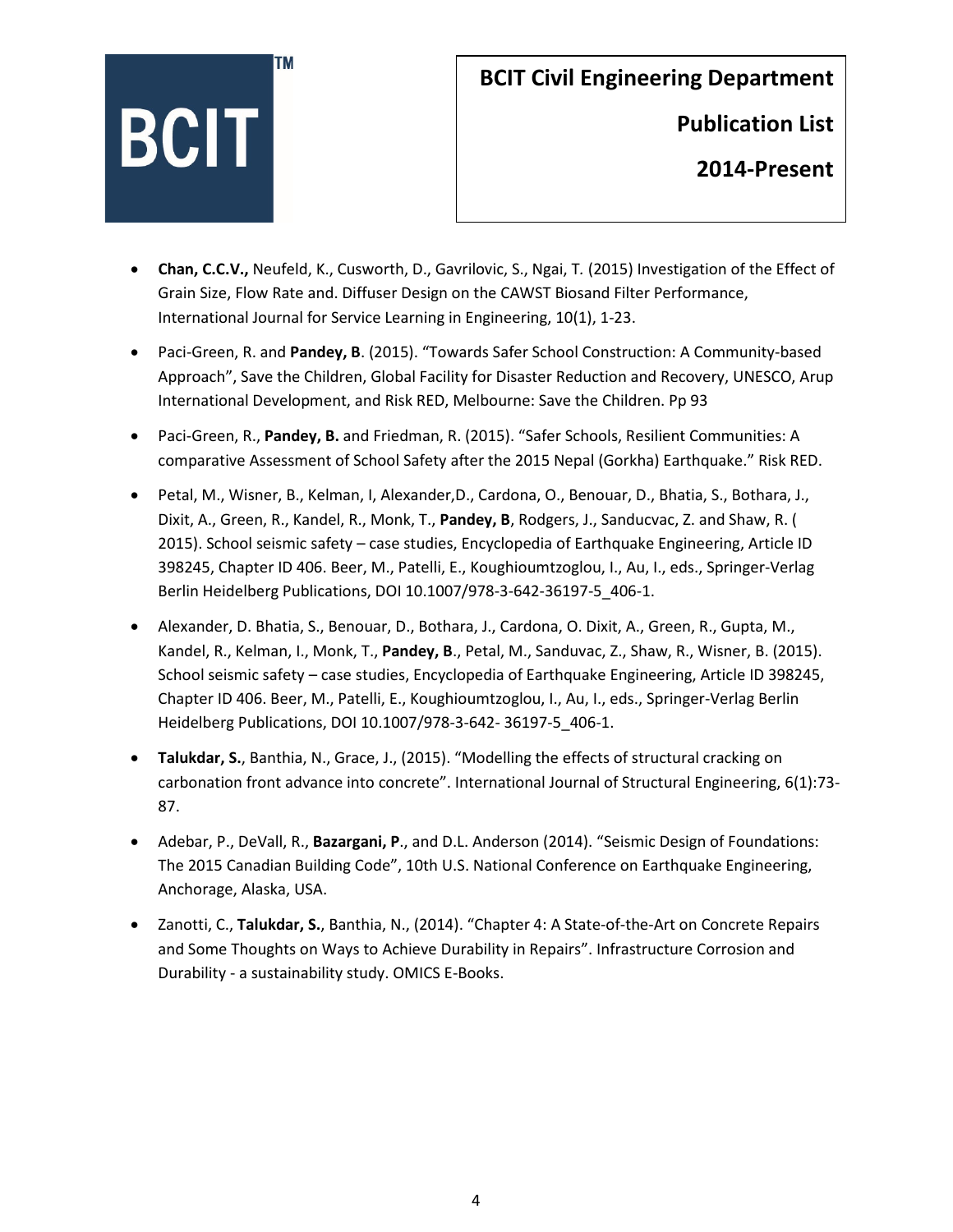

**Publication List** 

**2014-Present**

#### **Conference Publications, Talks and Poster Presentations**

- **Pandey , B.** (2018). Invited speaker (Remote Presentation) "Findings and Recommendations of Research on Causes of Deaths and Injuries in the 2015 Nepal Earthquake", National Symposium on Earthquake Disaster Management and Risk Reduction in Nepal, Ministry of Home Affairs, Government of Nepal, Kathmandu.
- **Pandey, B.** (2018). Invited Speaker, "Engineers and Tradespersons at the Doorsteps of Communities", Symposium on Understanding Risk in the Built Environment, BC Construction Association, Victoria, Canada.
- **Pandey, B.,** Paci-Green, R. and Ventura, C. (2017) Comparative Assessment of Performance of School Buildings in the 2015 Gorkha (Nepal) Earthquakes". Proceedings of the 16th world Conference on Earthquake Engineering, Santiago, Chile.
- Brzev, S., **Pandey, B.**, Maharjan, D. and Ventura, C. (2017) "Seismic Vulnerability Index for Low-Rise Reinforced Concrete and Masonry Buildings". Proceedings of the 16th world Conference on Earthquake Engineering, Santiago, Chile.
- **Pandey, B.** (2017). Invited speaker. International practice of seismic code revisions. Seminar on revision of NBC105, Nepal engineers Association, Lalitpur, Nepal.
- **Pandey, B.** (2017) Invited speaker. Application of confined masonry in Nepalese context, Seminar on confined masonry initiative in Nepal, Institute of Engineering, Tribhuvan University, Nepal.
- **Pandey B.** (2017). Speaker, Post-earthquake Reconstruction: Technology at the Doorsteps, 2 days Workshop on Reconstructing Nepal: Politics and Practice after the 2015 Earthquake, University of British Columbia, Vancouver.
- Bown, K., **Talukdar, S.**, Brzev, S., Nguyen, B., Zhang, C., Booth, J., Cox, N. (2017). "The Effects of Adjusting Aggregate Fineness and Mix Proportions to Produce Concrete Masonry Blocks of Various Strengths".
- Proceedings of the 6th International Conference on Engineering Mechanics and Materials, Vancouver, Canada, June, 2017.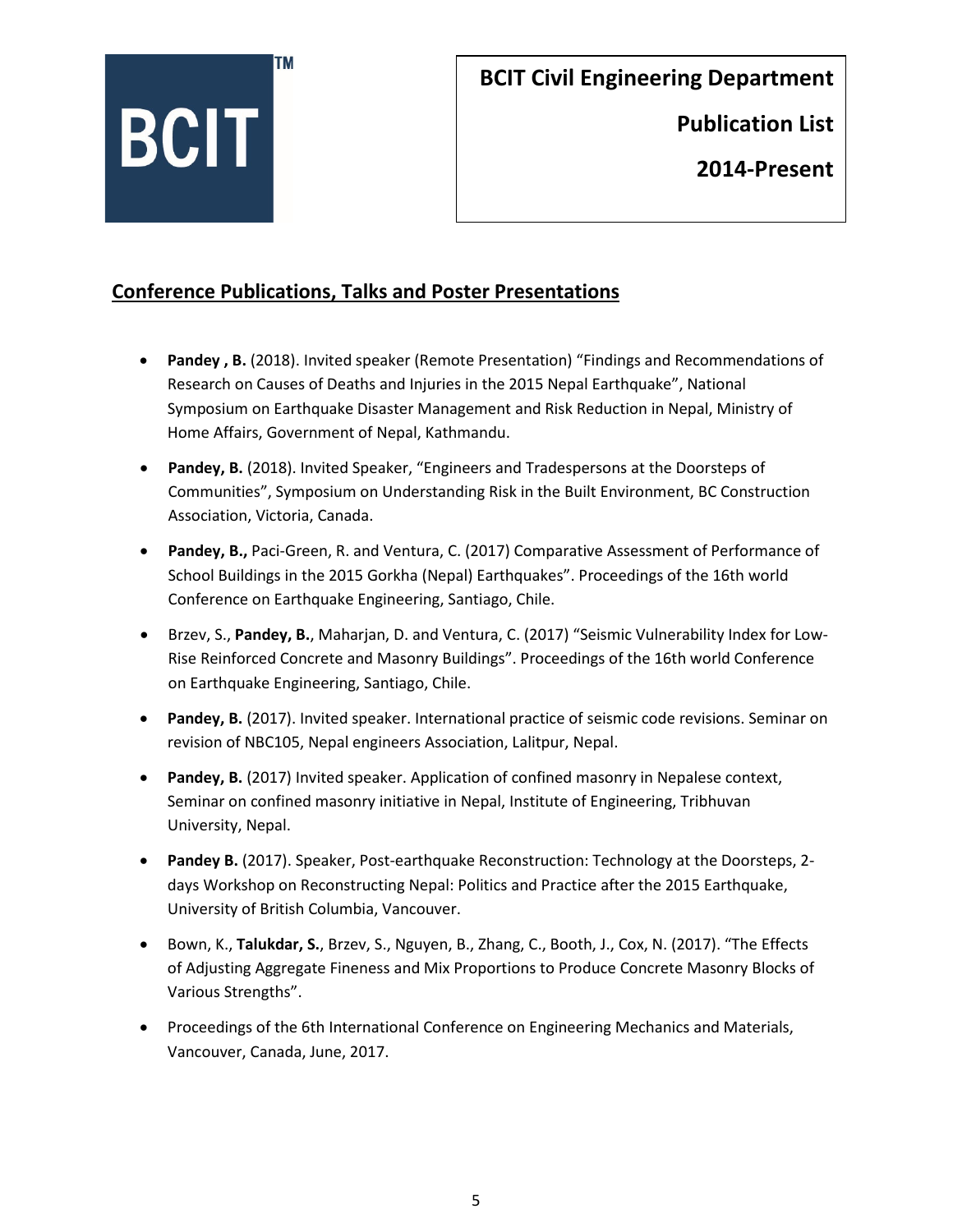

**Publication List** 

- **Farooq M**, Bhutta A, Borges PHR, Zanotti C, Banthia N. "Flexural Behavior and Single Fiber-Matrix Bond-Slip Behavior of Macro Fiber Reinforced Fly Ash-Based Geopolymers" Fib symposium, Maastricht 2017, in High Tech Concrete: Where Technology and Engineering Meet 2338-2346.
- **Farooq M**, Bhutta A, Banthia N. "Effect of rate of loading on fiber pullout of different alkaliactivated binders". ICACMS 2017, Chennai 2017.
- **Farooq M**, Azhari F, Banthia N. "Bridge scour monitoring: challenges and opportunities" IABSE 2017, Vancouver, 2017.
- Booth, J., Bown, K., Nguyen, B.., Zhang, C., Song, B., Mendoza, M., **Talukdar, S.**, Cox, N. (2017). "Non- Destructive Acoustic Evaluation of Masonry Compressive Strength". Proceedings of the 6th International Conference on Engineering Mechanics and Materials, Vancouver, Canada, June, 2017.
- **Chan, C.C.V.,** Ferraby, J., Lari, K., Ip, M., Soulsbury, K. (2017) Chemical Contaminant Removal in Drinking Water Ysing Biosand/biochar Filters, Presented at IWA Water and Development Congress, Buenos Aires, Argentina.
- **Pandey, B.** (2016). Keynote speaker, The 2015 Nepal Earthquake and Research on Reducing vulnerability of Masonry Buildings, Annual 2016 Dinner of Masonry Institute of British Columbian, Vancouver
- Ferraby, J., **Chan, C.C.V.** (2015) The Use of Biochar to Remove Pesticides from Drinking Water, Water and Environment Student Talk (WEST) Conference, University of British Columbia, Vancouver, B.C.
- Centeno, J., Ventura, C., **Brzev, S.**, and Anderson, D.L. (2015). Estimating Sliding Shear Displacements in Reinforced Masonry Shear Walls, Proceedings, 11th Canadian Conference on Earthquake Engineering, Canadian Association for Earthquake Engineering, Victoria, BC, Canada.
- Robazza, B.R., **Brzev, S.**, et al. (2015). Effect of In-Plane Reversed Cyclic Loading on the Outof-Plane Stability of Reinforced Masonry Shear Walls, Proceedings, 11th Canadian Conference on Earthquake Engineering, Canadian Association for Earthquake Engineering, Victoria, BC, Canada.
- Chane, P., **Brzev, S.**, Booth, J., McEwen, B., and Gupta, R. (2015). Mechanical Properties of Low-Strength Concrete Blocks Simulating Construction in Developing Countries, Proceedings, 12th North American Masonry Conference, Denver, CO, USA.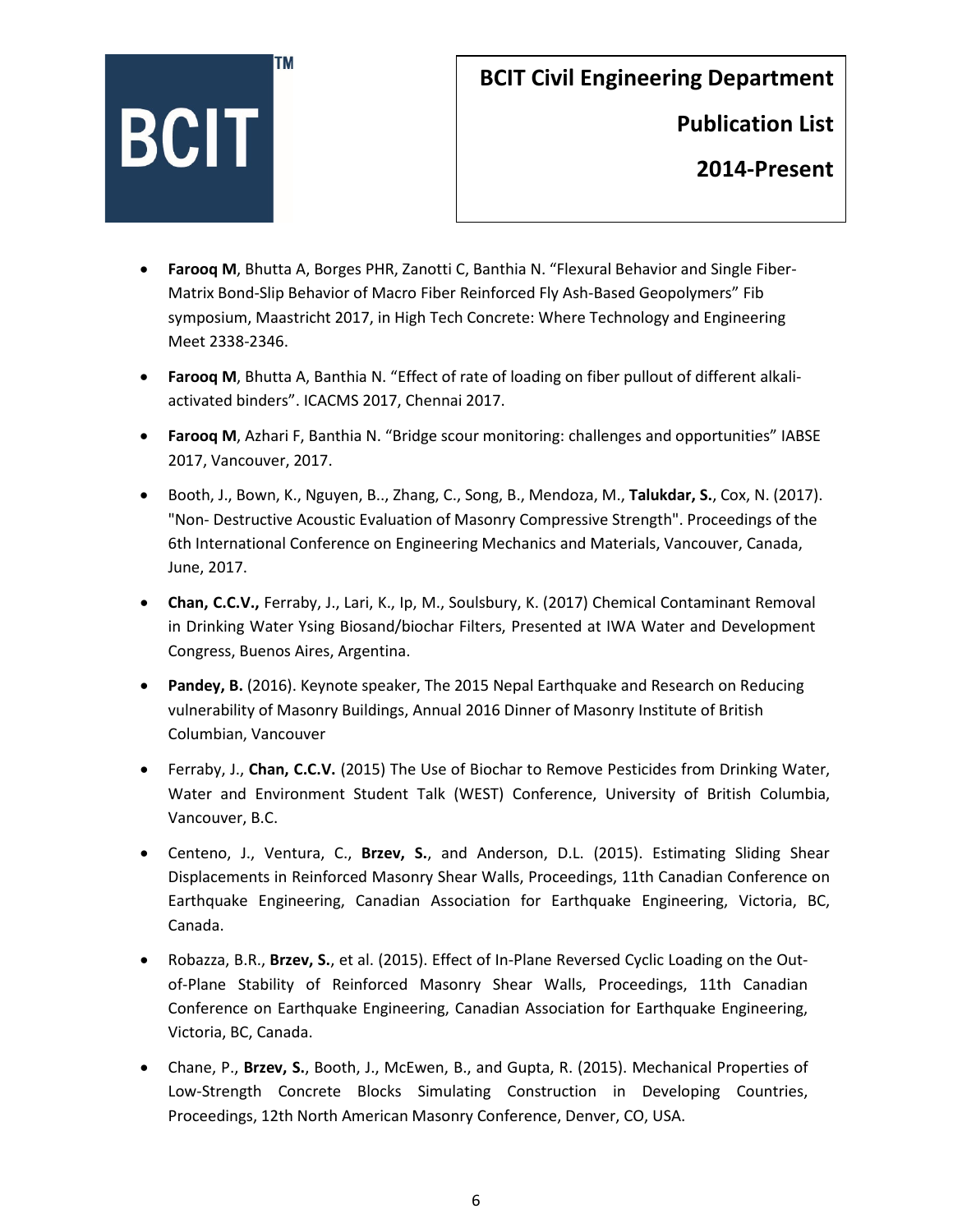

**Publication List** 

- Robazza, B.R., **Brzev, S.**, et al. (2015). A Study on the Out-of-Plane Stability of Ductile Reinforced Masonry Shear Walls Subjected to In-Plane Reversed Cyclic Loading, Proceedings, 12th North American Masonry Conference, Denver, CO, USA.
- Allen, L., **Brzev, S.**, Charleson, A.W., Scawthorn, C., and Silva, V. (2015). GEM Building Taxonomy - an Open Global Building Classification System, Proceedings of the 15th NZSEE Conference, New Zealand.
- Kim, J., **Chan, C.C.V.** (2015) Effect of Prolonged Inactivity of Biosand Filter on Water Quality, Water and Environment Student Talk (WEST) Conference, University of British Columbia, Vancouver, B.C.
- **Pandey, B.** (2015). Invited speaker, Impact of Gorkha Earthquake to Schools and Low- rise Reinforced Concrete Buildings, Structural Seminar of Graduate program of Dept. of Civil Engineering, UBC, and Vancouver.
- **Pandey, B.** (2015). Invited speaker, Community Engagement in Reconstruction Technology, Seminar organized by Institute of Asian Research and Himalaya Program, UBC
- **Pandey, B.** (2015). Speaker, "Damage to Schools and Low- rise Reinforced Concrete Buildings from the 2015 Gorkha earthquake" , Seminar organized by Structural Engineers Association of BC ( SEABC), Vancouver.
- **Talukdar, S.**, Banthia, N., Bindiganavile, V., (2015). "How do accelerated carbonation tests affect the natural morphology and transport characteristics of concrete?". Proceedings of the Fifth International Conference on Construction Materials, Whistler, Canada. August, 2015.
- **Talukdar, S.**, Banthia, N., Grace, J., Cohen, S., (2015). "Climate Change Induced Corrosion of Concrete Infrastructure". American Concrete Institute, Spring Convention. April 13, 2015. Kansas City, USA.
- Hart, T., and **Brzev, S.** (2014). The Confined Masonry Network's Design and Construction Guidelines. Proceedings of the Tenth U.S. National Conference on Earthquake Engineering, Anchorage, Alaska.
- Von Rotz, U., Yang, T.Y., **Brzev, S.**, and Stojadinovic, B. (2014). Seismic Performance Evaluation of an Unreinforced Masonry Building in Switzerland. Proceedings of the Tenth U.S. National Conference on Earthquake Engineering, Anchorage, Alaska.
- Jain, S.K ., Basu, D., Ghosh, I., Rai, D.C., **Brzev, S.** , and Bhargava, L.K. (2014). Application of Confined Masonry in a Major Project in India. Proceedings of the Tenth U.S. National Conference on Earthquake Engineering, Anchorage, Alaska.